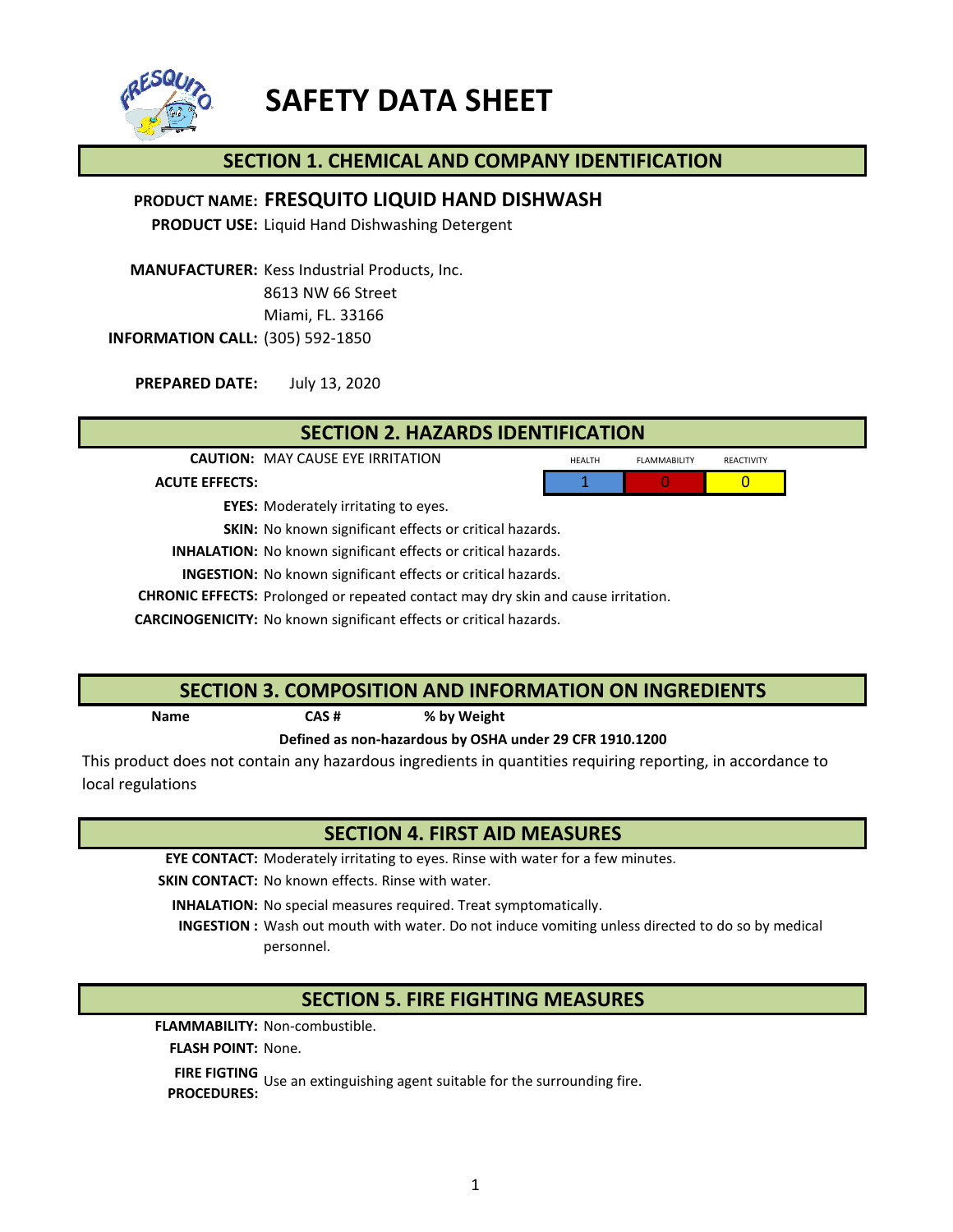# **SECTION 6. ACCIDENTAL RELEASE MEASURES**

**SPILL CLEAN UP:** Move containers from spill area. Dilute with water and mop up if water-soluble or absorb with an inert dry material and place in an appropriate waste disposal container.

# **SECTION 7. HANDLING AND STORAGE**

**HANDLING:** After handling, always wash hands thoroughly with soap and water. Keep out of reach of children.

**INCOMPATIBILITY: None** 

**STORAGE:** Keep container dry. Keep in a cool place.

**KEEP OUT REACH OF CHILDREN.**

**KEEP CONTAINER CLOSED DURING STORAGE.**

# **SECTION 8. EXPOSURE CONTROLS/PERSONAL PROTECTION**

**EXPOSURE LIMITS:** No exposure limit value known.

#### **PERSONAL PROTECTION:**

**EYES:** No special precautions are necessary if used as intended.

**BODY:** No protective clothing is required under normal conditions of use.

RESPIRATORY: No personal respiratory protective equipment normally required.

# **SECTION 9. PHYSICAL AND CHEMICAL PROPERTIES**

Liquid **COLOR:** Purple **pH:** 7-8 **DH:** 7-8 **BOILLING POINT: Not determined** 1.025 **SPECIFIC GRAVITY: SOLUBILITY:** Easily disolves in water **VAPOR PRESSURE: Not determined VAPOR DENSITY: Not determined EVAPOTATION RATE:** 1 (water=1) **VOC: Not determined PHYSICAL STATE: pH: ODOR:**

**SECTION 10. STABILITY AND REACTIVITY DATA**

STABILITY: Stable **INCOMPATIBILITY: None HAZARDOUS POLYMERIZATION:** Will not occur. **HAZARDOUS**  None **DECOMPOSITION:**